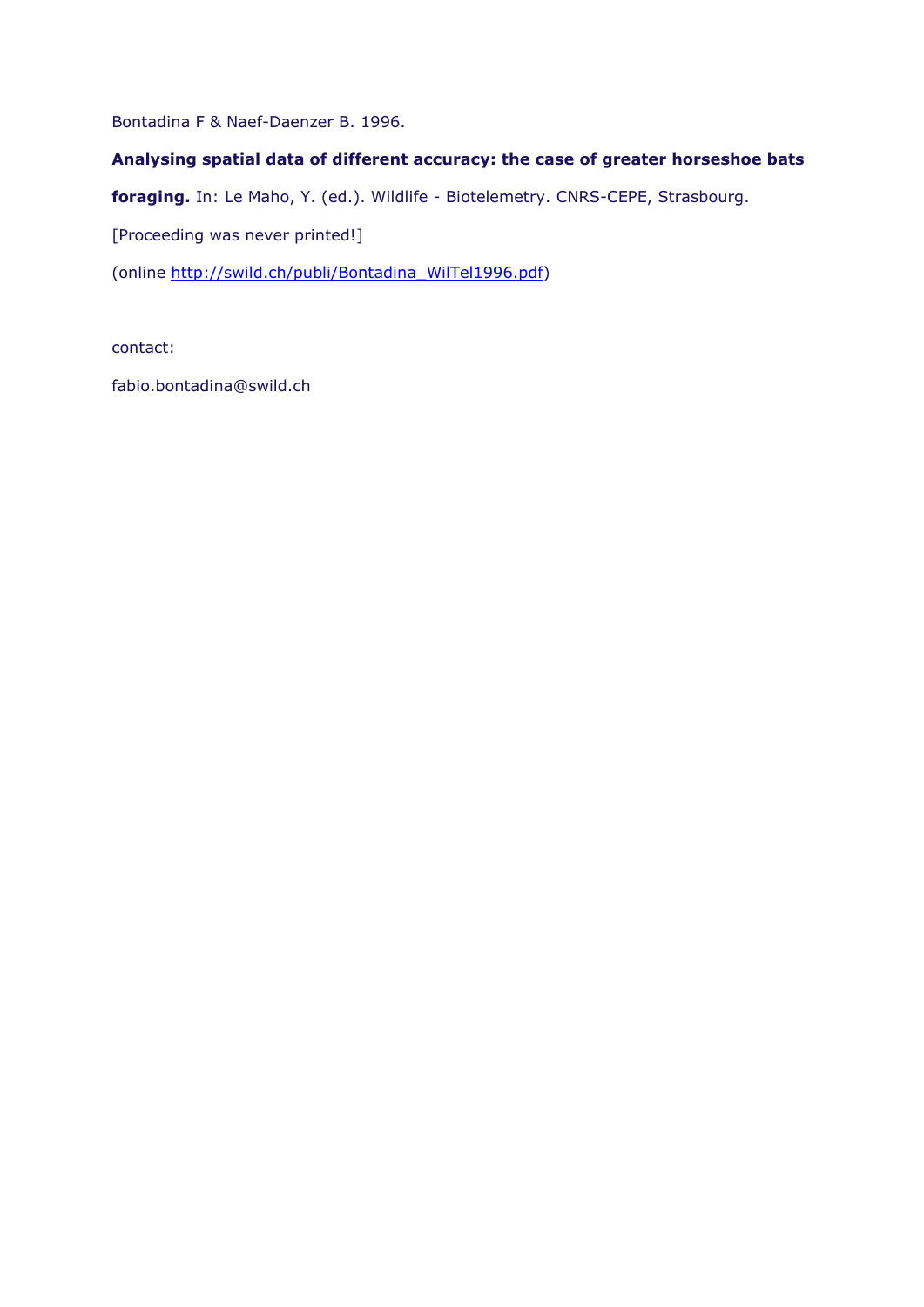# **Analysing spatial data of different accuracy: the case of greater horseshoe bats foraging**

Bontadina,  $Fabio<sup>1,2</sup>$  and Naef-Daenzer, Beat<sup>2</sup>

 $1$  Urban Ecology and Wildlife Research, Wuhrstrasse 12, CH-8003 Zurich, Switzerland, fbontadina@access.ch

 $2$  Swiss Ornithological Institute, CH-6204 Sempach, Switzerland, beat.naef@vogelwarte.ch

# **Abstract**

Studying the habitat use of highly mobile, fast moving animal species by radio-tracking is particularly difficult. Often only a part of the locations reach the high spatial accuracy aimed for, especially where parts of the study area are not accessible to the observers, or if the accuracy of location is activity-dependent. As a result, excluding data of lower precision may result in biased information on home-range size and use.

We present a method to analyse sets of location data of different accuracy by kernel estimation. Each location is included into the estimation according to its class of accuracy.

For this purpose, the accuracy of locations has to be estimated in the field using an estimation of signal quality and topographic circumstances. In the given example three categories are defined on the base of test bearings with known position of the transmitter. Test-bearings are taken under conditions simulating those encountered during the field survey. The average deviation of the radiolocation from the real position is estimated for the three categories of data. In the kernel procedure, the smoothing parameter of each location is denoted by the standard deviation of the bearing error within each accuracy category. In this way the resulting density matrix accounts for differences in location accuracy. Calculations are made with a module of the software GRID.

The option to join together data of different accuracy improves the results of home-range analyses. To include locations of low accuracy allows areas of high utilisation density to be detected if large samples are available. As an illustration of the method, we present an example from a radio-tracking study in greater horseshoe bats (*Rhinolophus ferrumequinum*).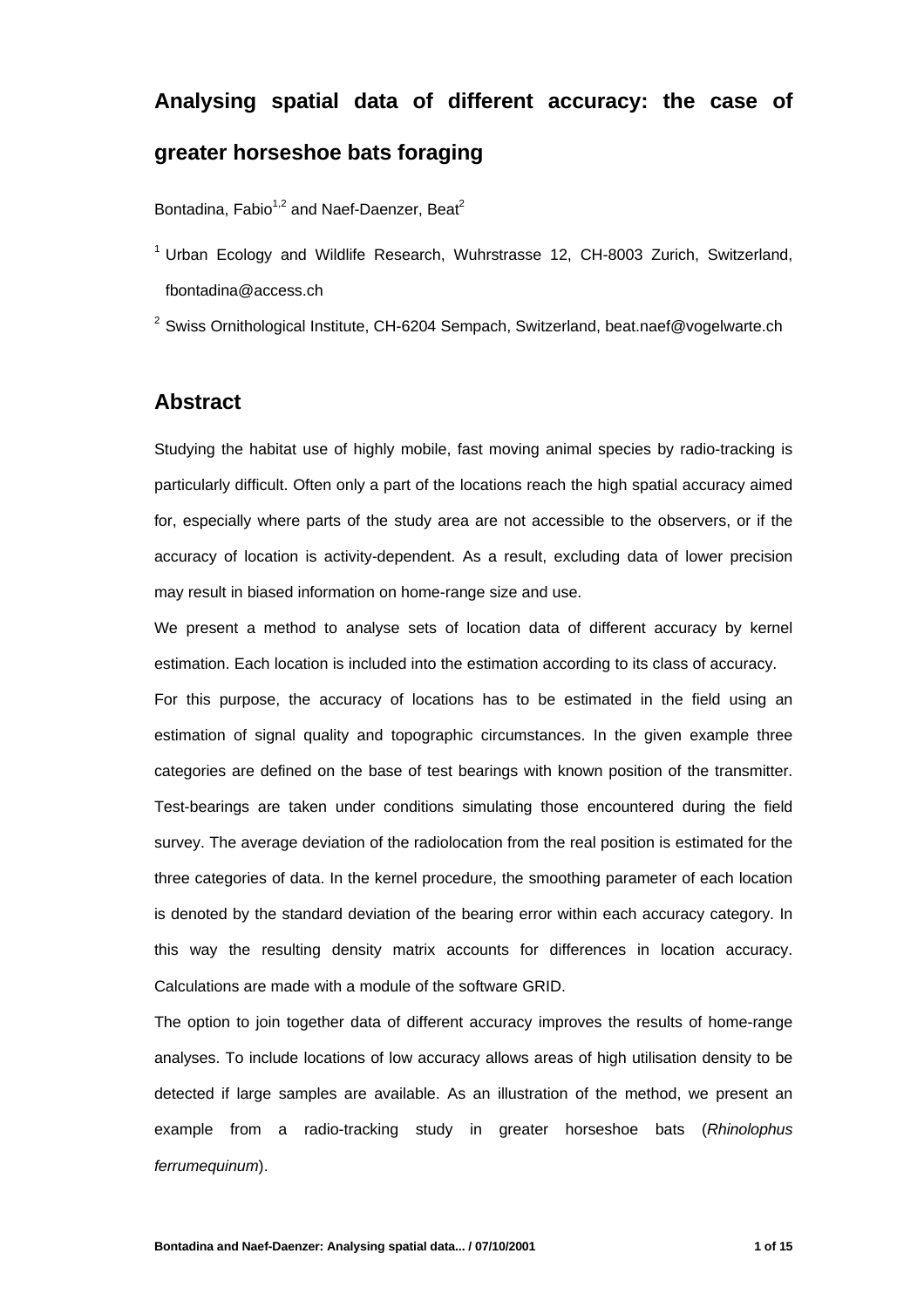# **Keywords**

Rhinolophus ferrumequinum, utilisation distribution, radio-location error, radio-tracking, kernel-estimation, accuracy, foraging

# **Introduction**

Studying the range use of animals by radio-tracking is particularly difficult if the species is highly mobile and the observers cannot follow the tagged animal throughout the homerange. Very often homing-in on the signal (White & Garrott, 1990) to obtain visual observations is not possible. Thus the collection of data has to be based on the crosstriangulation of signal bearings. As a result the accuracy of locations may differ between parts of the study area (e.g. due to topographical features) or depending on the animal's behaviour (e.g. moving or resting). In topographically difficult areas, fixed stations for radiotracking often give unreliable results. Therefore the locations have to be collected by two persons taking bearings from different places. Due to local conditions, the distance of the transmitter from the observers, and the behaviour of the animal, the estimated locations obtained by cross-triangulation often differ from the unknown true position of the tracked animal.

A measure of this error must be reported and included in the analysis, as pointed out by Saltz and White (1990) and Saltz (1995). Often, only parts of the spatial data reach the high level of accuracy aimed for. On the other hand additional data of lower accuracy may provide useful information. Up to now the usual way of dealing with data of different quality was to exclude locations exceeding a maximum tolerance, and to treat all remaining locations as if they were of the same quality. This procedure, however, has the disadvantage that a part of the information obtained from very accurate locations is reduced.

When radio-tracking greater horseshoe bats (*Rhinolophus ferrumequinum,* Schreber 1774), these problems make it difficult to assess home range use and selection of foraging sites. We studied the species in an alpine valley where large parts of the study area were not accessible to observers (particularly at night). Therefore, the accuracy of locations varied largely depending on site and activity of the animals.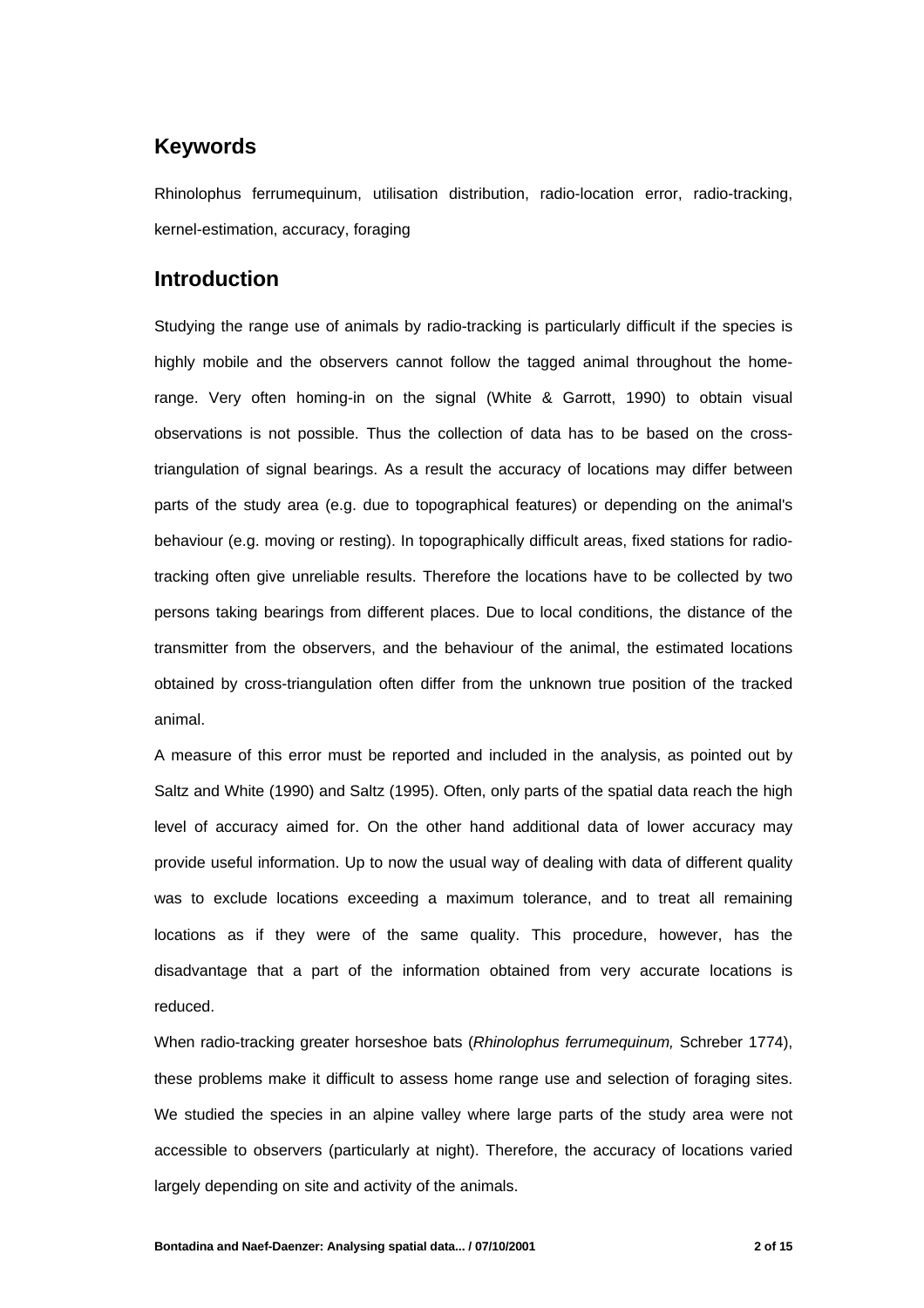In order to make optimal use of the information contained in the data we developed a method to include data of different location accuracy into a kernel estimation. Herein we discuss the advantages and limitations of this approach using simulations and field data.

## **Materials and Methods**

#### **Home-range estimators**

The following method to analyse spatial data with different accuracy is based on a kernel estimation (Bowman 1985, Worton 1989). Kernel procedures allow patterns of locations to be transformed into a matrix of utilisation distribution. This utilisation distribution is a twodimensional (relative) probability distribution of the estimated locations (overview in Silverman 1986, Worton 1989, Naef-Daenzer 1993a, b).

The transformation of a pattern of locations (points) into an utilisation density distribution (values) can be described as follows: For each intersection of a superimposed grid, the utilisation density is calculated on the base of the distance from the grid intersection to the locations. The kernel-function and the smoothing parameter h determine the extent to which a location at distance x contributes to the estimate. In the bivariate normal kernel estimation, locations are weighed according to a normal distribution of defined variance. In a three-dimensional graph of the density matrix, one single location is represented as a small Gauss-bump, the width of which is determined by the smoothing parameter (Silverman 1986, Worton 1989, 1995). The final utilisation distribution can be considered as the 'sum' of the bumps of all locations.

Based on the kernel density estimations, contour lines which include a percentage of the total volume (e.g. 20%, 80%) are calculated and used to identify core areas and total homerange size. On one hand the result of home range estimations depends on the sample size. On the other hand the kernel algorithm and the smoothing parameter greatly affect the results of the estimation. In particular the estimate of the total home range is not independent of the selection of the kernel parameters.

Locational observations of different accuracy provide the same information unit, but the information is spread over a different area. The mean distance between estimated and actual position describes the accuracy of the observation (Saltz 1995). If there is evidence that the deviations from the 'true' location (of the tracked animal) vary randomly, the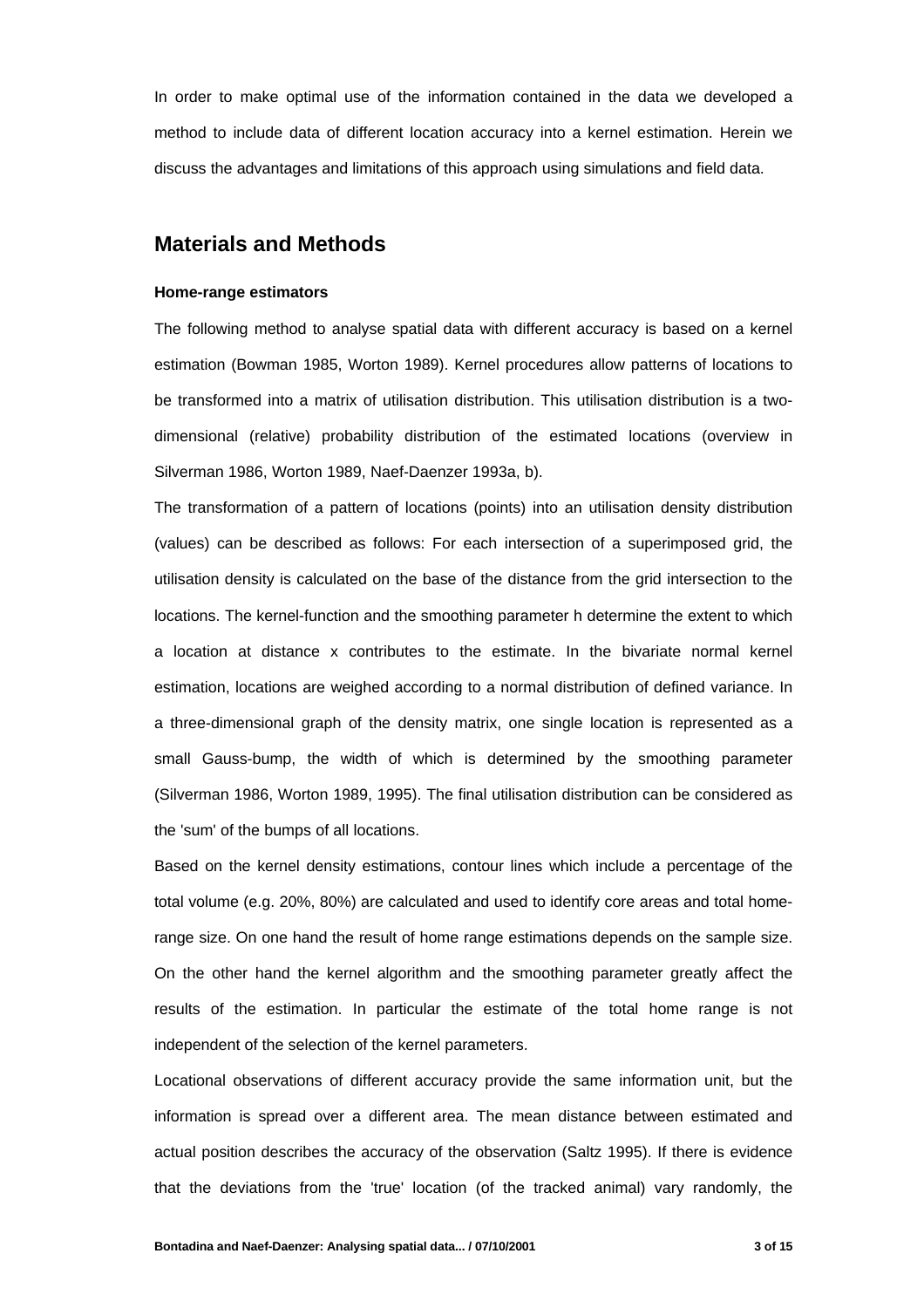location error is expected to be bivariate normally distributed and is described by the standard deviation (SD) of the distribution.

In order to combine data of different accuracy we have to include the error measure of the estimated locations into the smoothing parameter. This adaptation takes into account that the distribution of each information unit is spread over different areas depending on the accuracy. As the information of one Gauss-bump always represents one observation of the animal, the maximum density (the top of the bump) of one location of low accuracy is lower than that of a location with high accuracy, whereas the volume covered by the different bumps is constant (fig. 1) .

### **[ fig. 1 ]**

If the accuracy of each data point is known, a kernel algorithm can account for the different location accuracy by using the location error as a variable to adapt the smoothing parameter for each location within the process. The calculations are made with a module of the software GRID (Naef-Daenzer 1993a). Core areas and home range areas were computed as percentage of total density volume. The contour lines are isoplets and represent similar density of utilisation.

#### **Study area and data collection**

25 greater horseshoe bats (*Rhinolophus ferrumequinum*) were radio-tagged and tracked in an alpine valley in the Grisons, Switzerland, from May to October, 1993 (Bontadina et al. 1995, 1997, unpubl. data). Greater horseshoe bats emerge at dusk and forage for some hours before they return to night roosts. Flying rapidly, they reach their foraging areas at distances of up to 7 km from their day roost. The position sensing transmitters (Holohil Ltd, Canada) allowed us to determine whether bats were flying or hanging. When aerial hawking the bats moved rapidly from one place to another over a large area. However, when perch hunting, the bats stayed at the same place for longer periods.

We tracked the bats using TRX-1000S (Wildlife Materials, USA) and modified YEASU FT-290 receivers (adapted by Karl Wagener, Germany) with hand-held H-aerials. The location of the tagged bats were recorded in 5 minute intervals throughout the night by triangulation of the signal direction. Two field workers co-ordinated their simultaneous bearings using trigger signals from Casio DB-31 watches. Hand-held FM-radios were used to remain in contact with one another.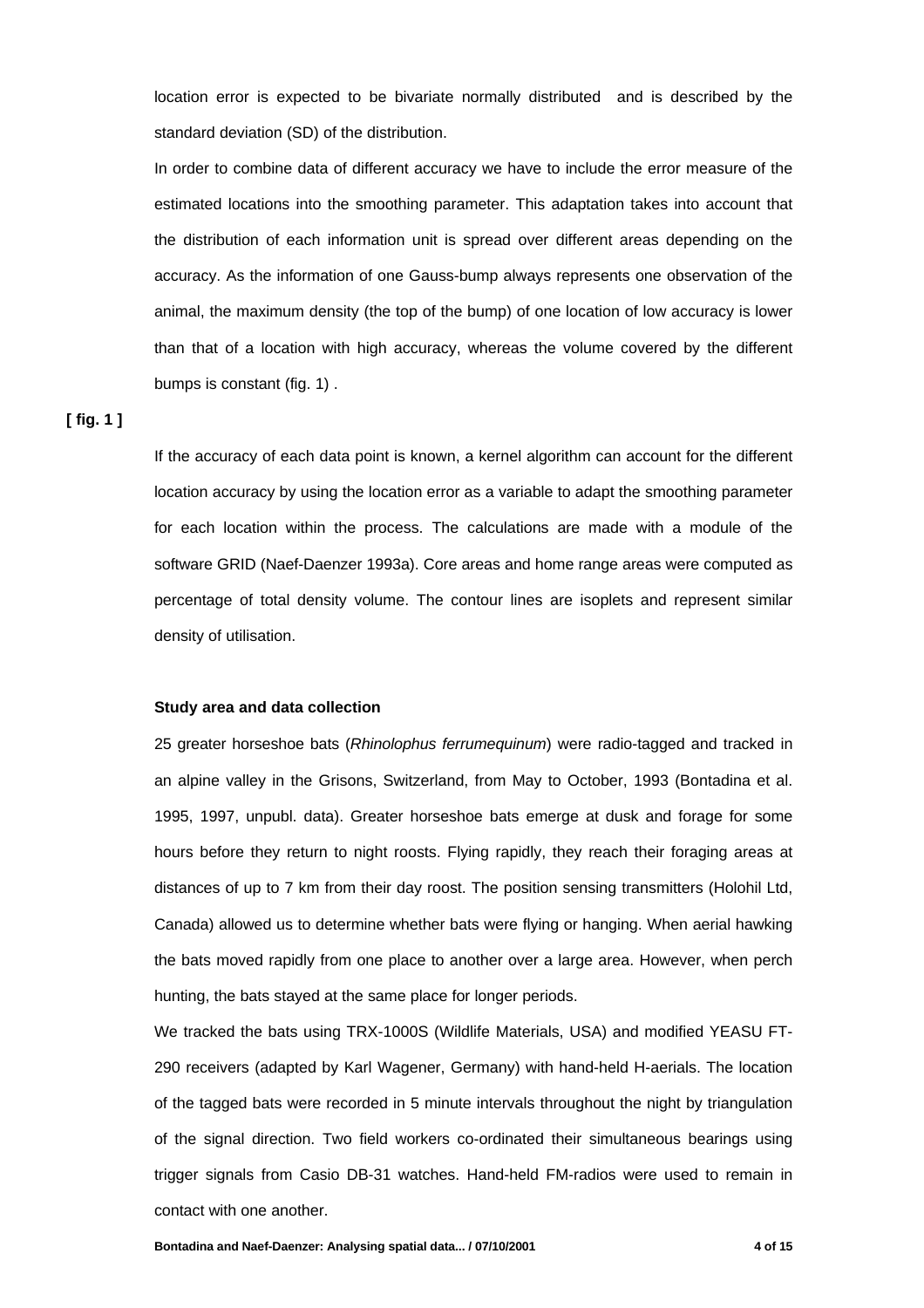A category of accuracy was assigned to each location. In a first step, three categories of accuracy, notably "high", "medium" or "low", were used to categorise the locations in the field. These represented situations where estimated locations were supposed to lie within 50, 100 and 250m respectively of their true location. This estimation was made on the basis of a evaluation of the transmitter signal, the intensity of the signal and the estimated distance from each observer to the animal, as well as taking into account the possible influences of environmental conditions. In parallel with the data collection a field test was carried out with a transmitter being moved around in a foraging area by a colleague. Transmitters of known position were located and the actual accuracy of the three categories of locations was estimated using these control data.

## **Results**

If the accuracy of each data point is known, a kernel algorithm can account for the different location accuracy by using the location error as a variable to adapt the smoothing parameter for each location within the process.

#### **Simulations**

By using a simulated sample of data, figure 2 demonstrates that core areas may be obtained by using either a few locations of high accuracy or a large sample of locations of low accuracy. We used two samples of the same distribution. Firstly, a data pattern of 100 locations (fig. 2, A) was analysed by a kernel estimation with low and high smoothing parameters. The resulting contour lines (B, C) differ in respect to shape and core area. In B, the kernel estimation with smaller smoothing parameter (according to a higher accuracy of the locations) reveals a significantly pronounced resolution and includes a core area, in contrast to C. However, a large sample may partly compensate for the loss in profile, as demonstrated with the doubled data sample (fig. 2, D). In that case, the contour lines reveal again a core area.

**[ fig. 2 ]**

When defining contour lines it must be taken into account that one location of high accuracy does not result in the same density pattern as one of low accuracy. Outliers of low accuracy can be excluded from a home range estimate by appropriate selection of contour levels. If the lowest contour line is above the maximum density of a single location, isolated locations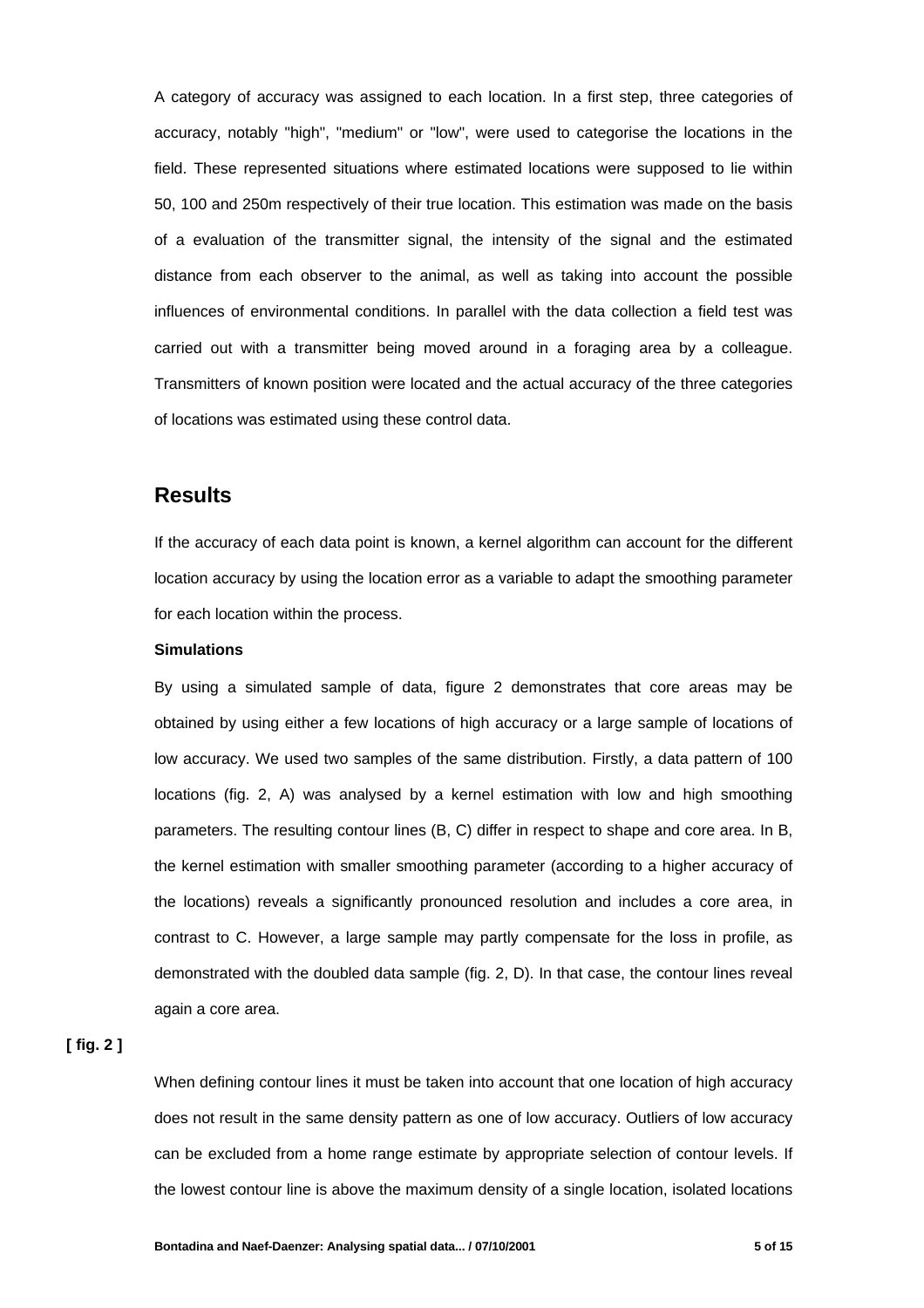are excluded. On the other hand, several inaccurate locations at the same position give the same maximum density as one of high precision. In the example of figure 2 the lowest contour line is the line with relative density values of more than one (larger than the maximum of one location).

For the comparison of areas it is important to notice that the estimated areas differ when using data of different accuracy and therefore different smoothing factors. In our simulation, if a core area is defined at a level of 50% of total density, then the area is 1.7 units, analysed with a smoothing factor of 50. If data of, for example half the accuracy is used and therefore the smoothing factor is set twice as large at 100, the area estimate is only 0.7 (fig. 3). Inversely, if the total home range area is estimated by 95% of total density, the kernel analysis with data of low accuracy (smoothing factor 100) reveals an area of 10.2 in distinction to 6.3 when using the same data but with smoothing factor of 50 (high accuracy).

**[ fig. 3 ]**

The simulation shows, that areas of high location density are underestimated when using data of lower accuracy. In contrast, total home range size - represented by a contour line of low location density- is overestimated if the proportion of inaccurate locations is high. Therefore estimates of home range or activity areas increase when using data with lower accuracy because the information spreads over a larger area (fig. 3).

#### **Field data**

A total of 148 test bearings were available to analyse the accuracy of the three categories of locations, denoted "high", "medium" or "low", respectively. They had their center not significantly different from the "true" center, the standard deviations of the normally distributed location errors were 44, 86 and 162 meters, respectively. The deviation was approximately normally distributed around the actual location with a mean not significantly different from the "true" center.

In the field study of foraging greater horseshoe bats 1331 locations were collected. Of these data only 28% reached the accuracy of the 50m category, another 31% reached an estimated accuracy of 100m and the last 41% were found within the 250m accuracy class. 37% of the locations of bats which were perch hunting, and therefore stayed at one place for

a longer period, could be assigned to the highest accuracy category. But only 20% of the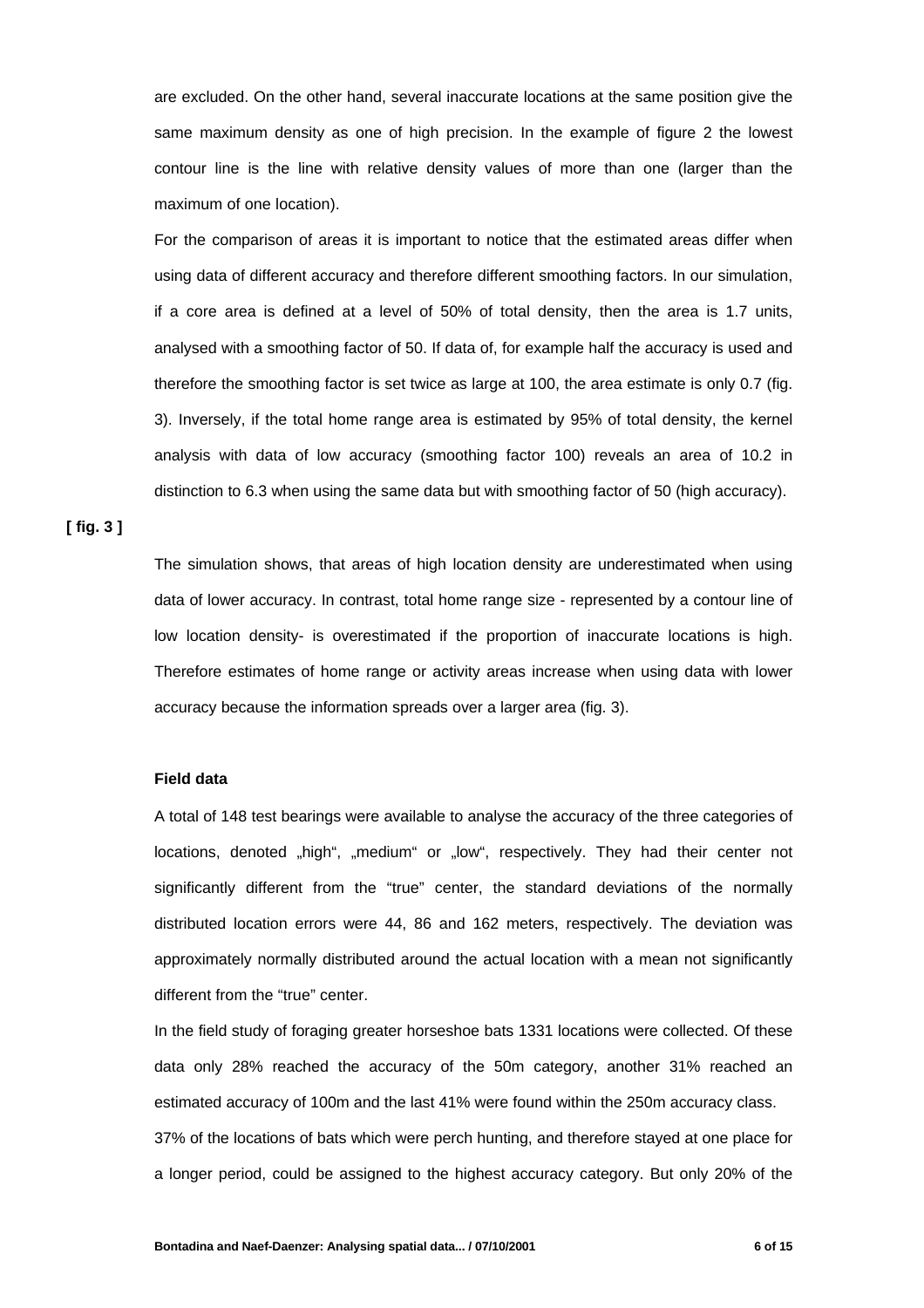locations of individuals aerial hawking could be classified as such (Chi2=45.8, p<0.001). This demonstrates how the accuracy of bearings can depend on behaviour.

In addition, the reached accuracy may depend also on the topographic situation in the field. The distribution of the pooled locations of 7 greater horseshoe bats in figure 4A shows a clear spatial aggregation. The locations at point G are situated in a steep gorge, which was not accessible to the observers. Therefore only locations with low accuracy (grey or white dots) could be taken. In other areas, it was possible to track the bat very accurately, because it did not move much (black dots).

Three core areas result from the calculations, if only the 38 locations of high accuracy are included (fig. 4B). Another core area in the gorge appears, if all 148 locations are analysed according to the lowest accuracy class (fig. 4C), but one former core are disappears. The resolution is lowered as much that the two core areas merge. The resulting larger areas include also areas with low observed utilisation by foraging bats.

As a solution we include all data according to their accuracy in the kernel analysis. This procedure preserves the three former core areas based on the locations with high accuracy. But it also contains the core area in the gorge (point G), including many locations of low accuracy. Despite the fact that more core areas are present, their total area is smaller than without including the different accuracies in the calculations.

By including all data at the appropriate level of accuracy, the results of the kernel estimation could be improved to a great extent. As a consequence, the spatial result would be biased, if data of lower accuracy is refused.

**[ fig. 4 ]**

## **Discussion**

The option to include locations of different accuracy into a kernel estimation has the advantage that full information of all gathered locations is used without a loss in detail where accurate locations were possible. Excluding data of lower precision can influence the results substantially as shown in the examples above, especially, when radio-tracked animals stay in topographically difficult areas and the observers of a radio-tracking team cannot approach the animal close enough. Ignoring the data of low quality (the 250m class) would result in a highly incorrect representation of the activity range of horseshoe bats. This in turn might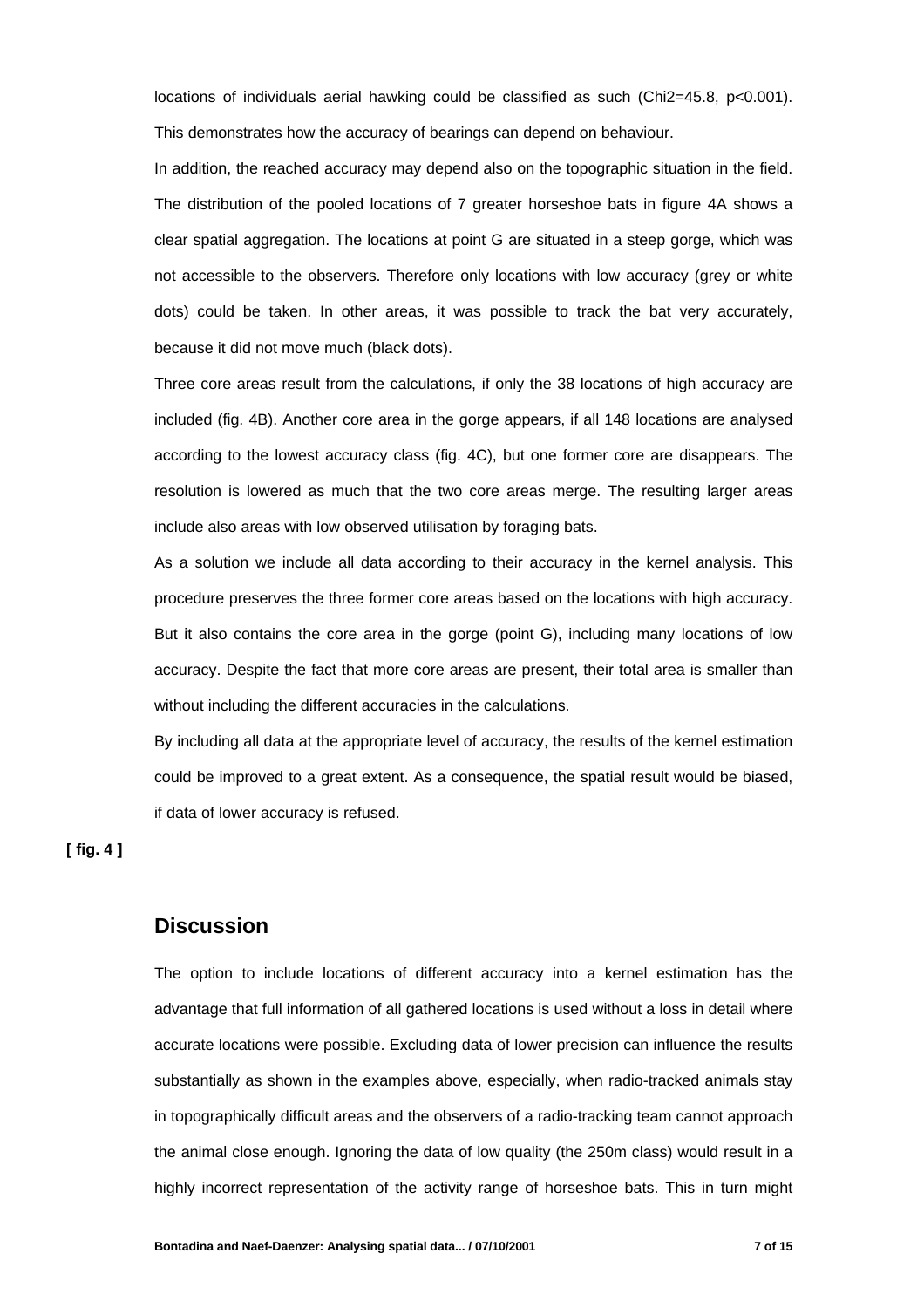potentially lead to the wrong conclusions in respect of the behavioural and conservation ecology of the species.

Furthermore areas where a particular behaviour is dominant may be underestimated, e.g. it is generally not possible to obtain accurate locations along travelling routes, where the animals move very fast from one place to another. The inclusion of data of low accuracy makes it possible to detect and retain areas over which animals move rapidly.

Certainly, no statistical method can correct for an estimation error inherent in the data set. For this reason the resolution of the data cannot be enhanced. At least, the present method avoids a loss of information when data of high precision must be combined with data of lower accuracy. With regard to the detection of core areas of activity, the proportion of locations which reach a given level of accuracy is of great importance. Low accuracy of single locations lead to a increased variance in their spatial distribution. Thus, aggregations of points appear only if the sample size is large enough. Therefore, in order to represent core areas in the data set, an increase in the bearing error should be compensated by a large sample size.

In our study the deviations from the true position of the transmitter were approximately normally distributed as seen in the test. This is not the case when locations are taken by triangulation data from fixed stations. In this case the bearing errors depend on the position of the transmitter relative to the antenna stations and are not analogous to a bivariate normal distribution (White and Garrott 1990). In such cases it would be possible to replace the bivariate kernel with another kernel shaped according to the error distribution, for example a polygon or an ellipse.

One problem which has to be solved when using locations of different accuracy is how to choose an adequate smoothing parameter for the kernel estimation. The smoothing parameter determines the shape of the density distribution. Several authors propose approaches to determine the parameter based on the statistical properties of the location set. Worton (1989) proposes a cross validation method and Sain et al. (1994) use a biased cross validation-method for choosing an appropriate smoothing parameter. Tufto et al. (1996) provide a solution to the problem of correcting discretisation errors for some cases where least square cross-validation otherwise would crash. All these methods define the smoothing parameter based on the variance of the points in x and y direction. In the case of an extensive data sample or if the locational error is very small, the cross-validation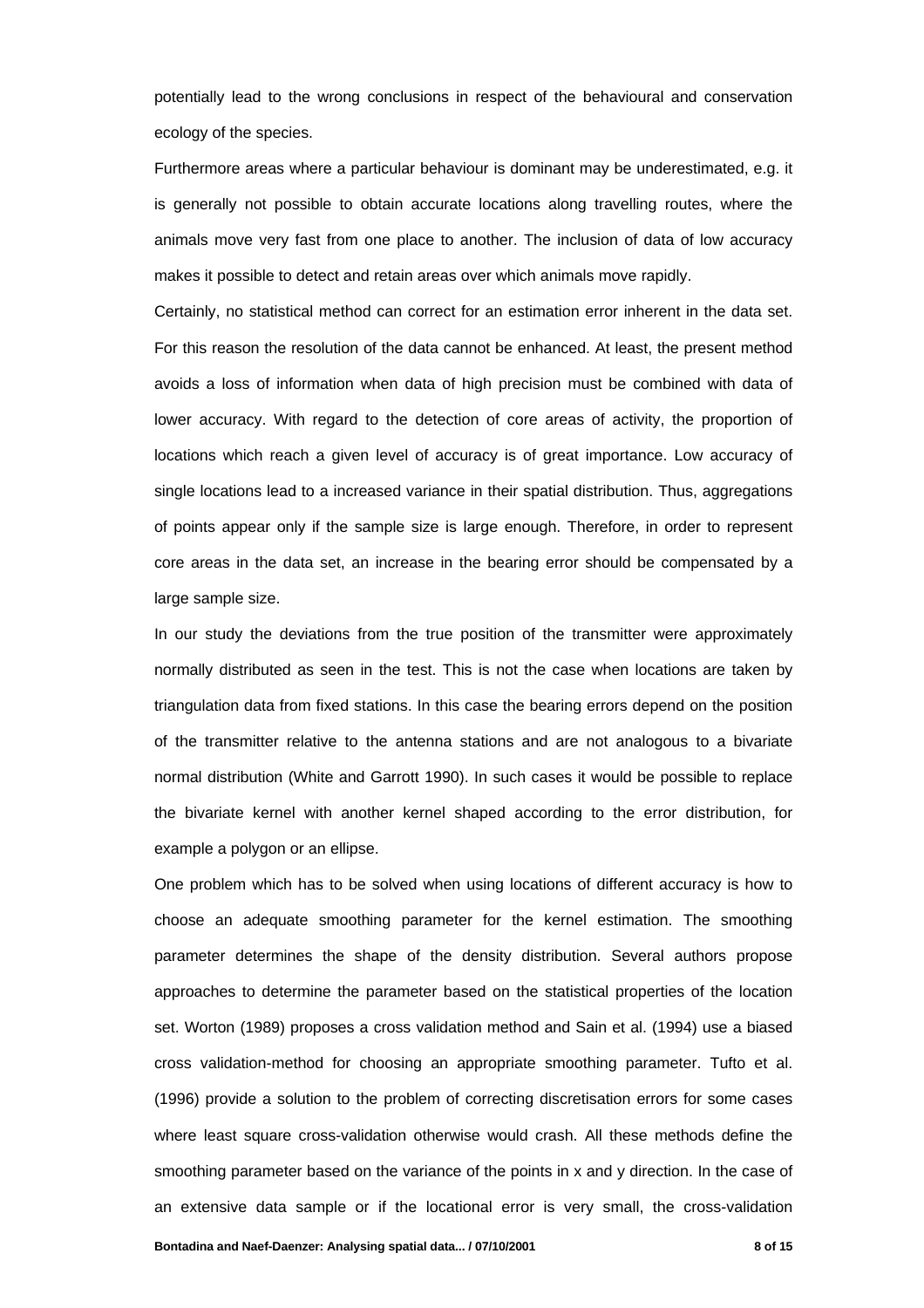procedure may propose a smoothing parameter smaller than the achieved SD of the bearings. In this cases the resolution of the analysis can be improved by using the value for the class of bearings with the lowest accuracy. The other classes must than be proportionally fitted.

Depending on the purposes of a study, e.g. the analysis of core areas or the estimation of home ranges, different smoothing parameters may give the best results (Wray et al. 1992). Therefore there does not appear to be a single best way of determining the smoothing parameter (see discussion in Silverman 1986). Although some objectivity in choosing the value of the parameters would be desirable, the best estimation is that which gives the most convincing information on the biological system. Optimal selection of the parameters of a kernel estimation still depends on the aims of the study. To allow comparisons of area estimates we recommend to use additionally standard parameters.

## **Acknowledgements**

We would like to thank the members of the ASHG, A. Beck, S. Gloor, Th. Hotz, M. Lutz & E. Mühlethaler for the possibility to use data from the study on greater horseshoe bats carried out in a alpine valley of Grisons, Switzerland. Thanks to L. Duvergé, S. Gloor and D. Hegglin for fruitful discussions and for critics on earlier drafts of the manuscript. The study on greater horseshoe bats was generously financially supported by the Swiss Agency for the Environment, Forests and Landscape BUWAL, and the Berthold Suhner-Foundation.

## **References**

Bontadina, F., A. Beck, S. Gloor, Th. Hotz, M. Lutz & E. Mühlethaler (1995). Jagt die Grosse Hufeisennase *Rhinolophus ferrumequinum* im Wald? - Grundlagen zum Schutz von Jagdgebieten der letzten grösseren Kolonie in der Schweiz. Orn. Beob. 92: 325-327.

Bontadina, F., T. Hotz, S. Gloor, A. Beck, M. Lutz & E. Mühlethaler (1997). Schutz von Jagdgebieten von *Rhinolophus ferrumequinum*. Umsetzung der Ergebnisse einer Telemetrie-Studie in einem Alpental der Schweiz. In: Ohlendorf, B. (ed). Zur Situation der Hufeisennasen in Europa: 33-39. Berlin: IFA.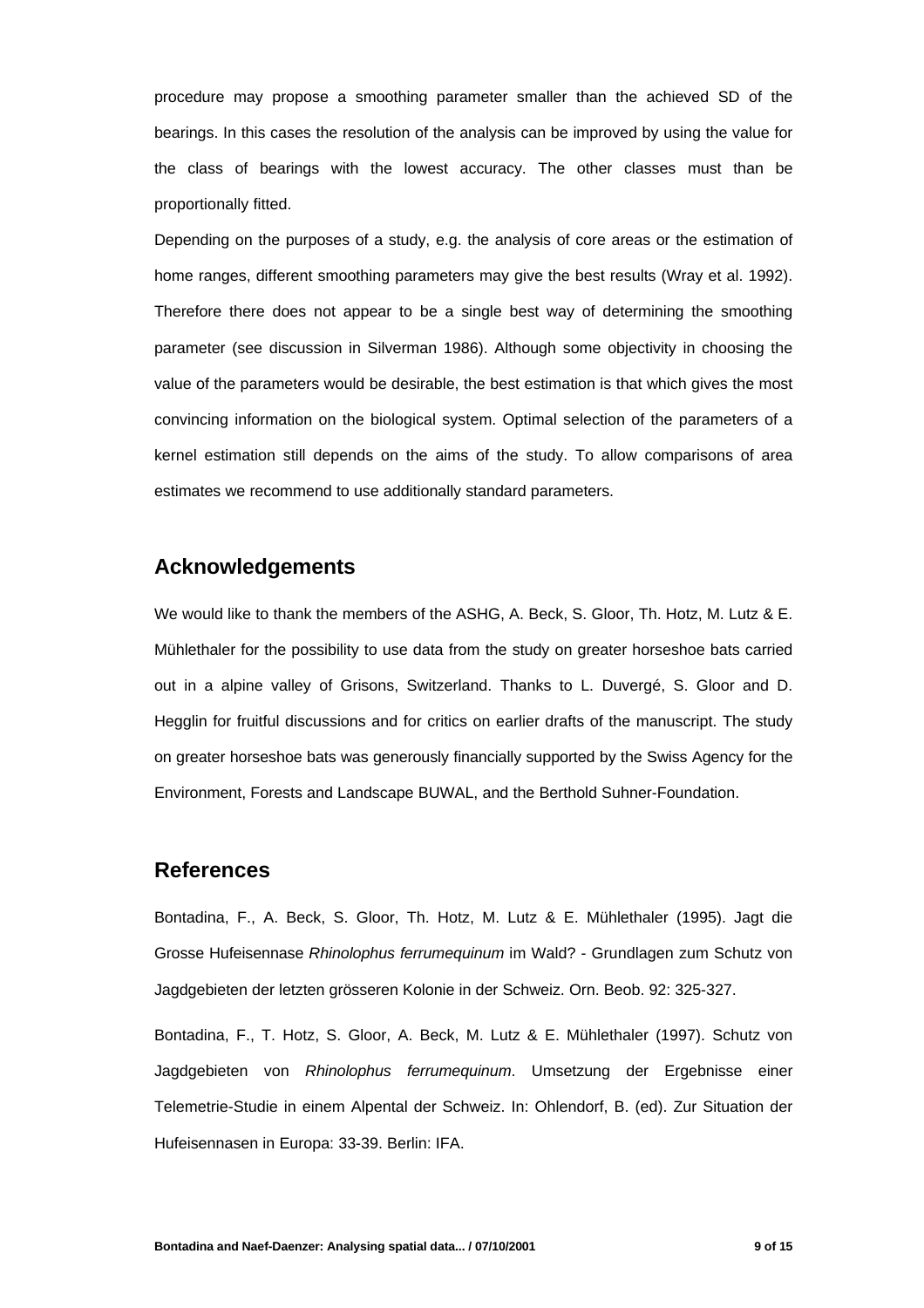Bowman, A.W. (1985). A comparative study of some kernel-based nonparametric density estimators. J. Stat. Comput. and Simulation 21:313-327.

Naef-Daenzer, B. (1993a). GRID. Calculations for home range and spatial data analysis. Swiss Ornithological Institute. Program manual. 41pp.

Naef-Daenzer, B. (1993b). A new transmitter for small animals and enhanced methods of home-range analysis. J. Wildl. Manage. 57(4): 680-689.

Sain, S. R., K.A. Baggerly & D.W. Scott (1994). Cross-Validation of Multivariate Densities. Journal of American Statistical Association 89: 807-817.

Saltz, D. (1995). Reporting error measures in radio location by triangulation: a review. J. Wildl. Manage. 58(1): 181-184.

Saltz, D. and G. White (1990). Comparison of different measures of the error in simulated radio-telemetry locations. J. Wildl. Manage. 54(1): 169-174.

Silverman, B. W. (1986). Density estimation for statistics and data analysis. Chapman and Hall, London.

Tufto, J., R. Andersen & J. Linnell (1996). Habitat use and ecological correlates of home range size in a small cervid: the roe deer. Journal of Animal Ecology, 65(6): 715-724.

White, G.C. & R.A. Garrott (1990). Analysis of wildlife radio-tracking data. Academic press, Inc., San Diego, California, 383pp.

Worton, B.J. (1989). Kernel methods for estimating the utilisation distribution in home range studies. Ecology. 70: 164-168.

Worton, B.J. (1995). Using Monte Carlo simulation to evaluate kernel-based home range estimators. J. Wildl. Manage. 59(4): 794-800.

Wray, S., W.J. Cresswell, P.C.L. White, & S. Harris (1992). What, if anything, is a core area? An analysis of the problems of describing internal range configurations. In: Priede, I.G. & S.M. Swift. Wildlife Telemetry. Remote Monitoring and Tracking of Animals. Ellis Horwood, Chichester: 521-537.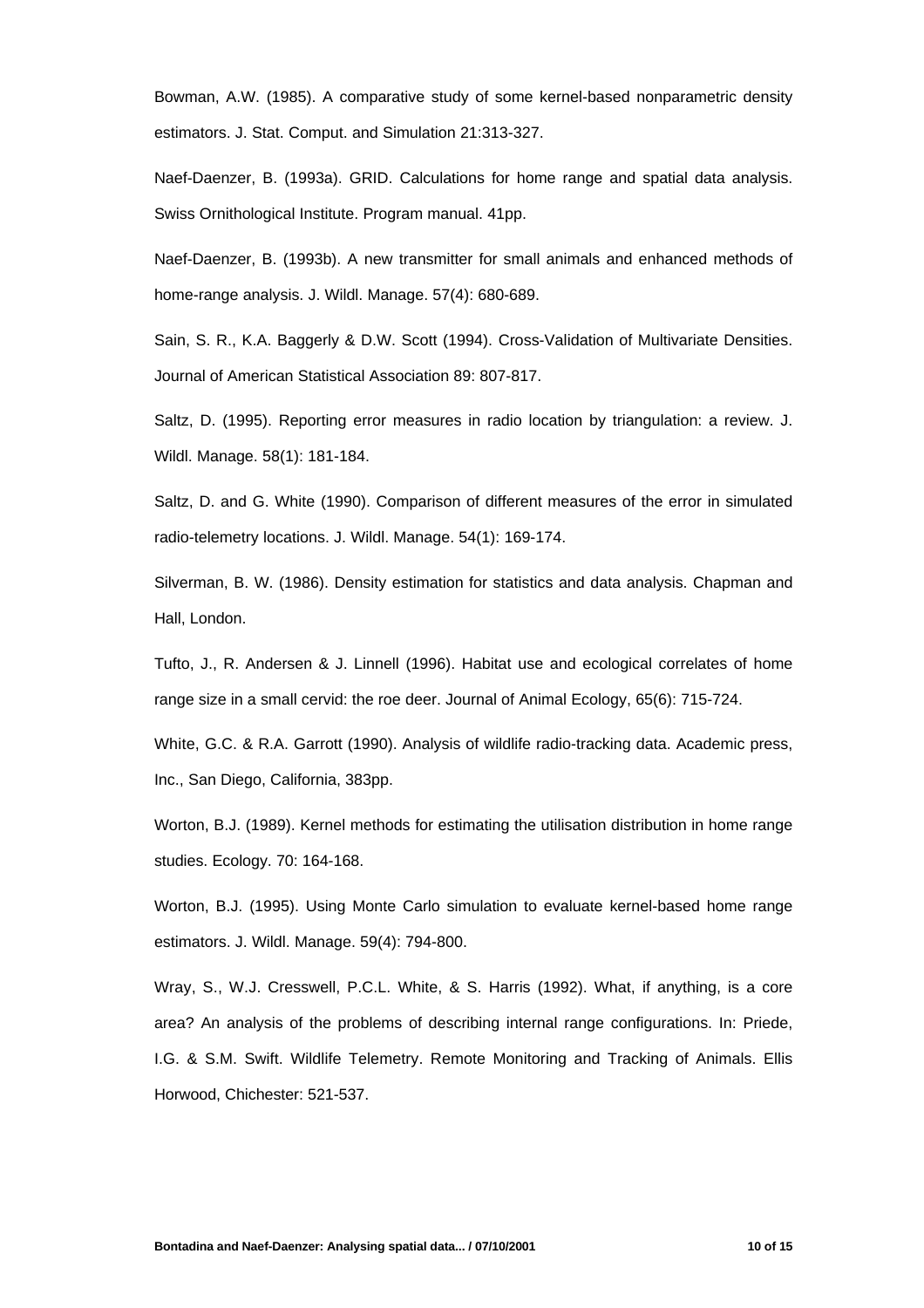Fig. 1: Three locations of different accuracy are shown in the density matrix. The information of the location of highest accuracy is concentrated on a small area and the maximum density reaches the highest value. The more inaccurate the location is, the larger the area is where an animal could possibly have been present, and the lower is the density it contributes to the analysis.

Fig. 2: The same generated distribution: A) pattern of 100 locations, B) these locations are analysed as having an accuracy of 50 units, C) the same locations analysed as having a low accuracy of 100 units and D) twice as much locations from the same distribution analysed as having a low accuracy. The side of one square equals 1000 units.

More locations of lower accuracy can compensate for peak areas. However the estimated areas become larger when using data with lower accuracy.

Fig. 3: Influence of accuracy on range estimates. Based on 200 generated points from a normal distribution with standard deviation (SD) of 1 unit, areas were calculated according to be of "high" and "low" accuracy (0.05 and 0.1 unit, respectively). Locations of the accuracy class "high" reveal larger core areas and smaller home range estimates than locations of "low" accuracy.

Fig. 4: Home range and core areas of seven greater horseshoe bats analysed by kernel estimations with locations of different accuracy. Contour lines are drawn at 80% and 30% density volume for home range and core areas, respectively. A) Distribution of the estimated locations of seven bats by radio-tracking. Locations estimated with "high" accuracy are marked black, those with "medium" or "low" accuracy are grey and white, respectively. B) Only the 38 locations of the "high" accuracy class are used for the kernel estimation. C) All 148 locations are used according to the lowest accuracy class. D) All locations were included in the kernel analysis according to their accuracy. This result includes in high resolution all former areas with high utilisation density and the core area in the gorge (point G), where mainly data of low accuracy was available.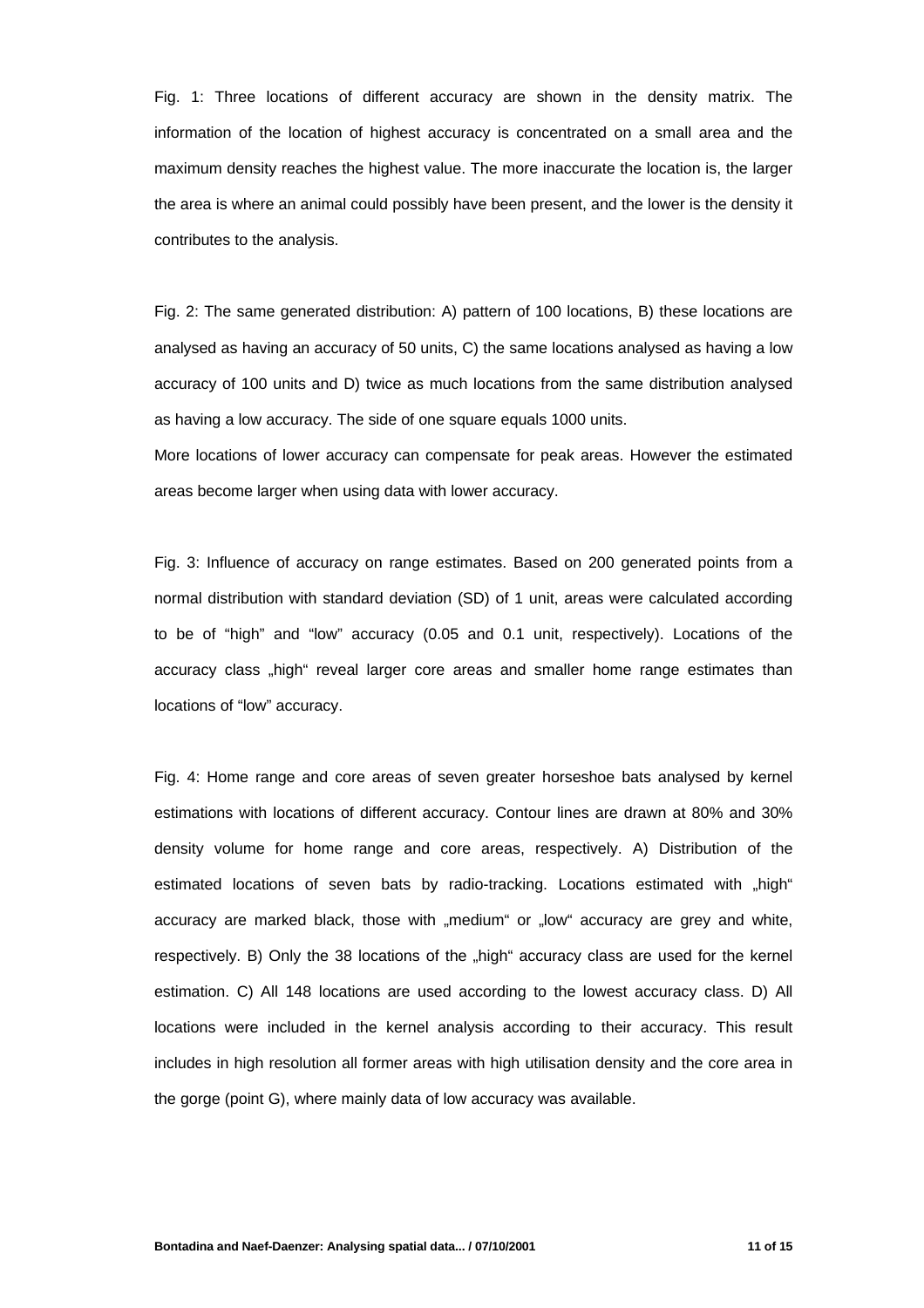

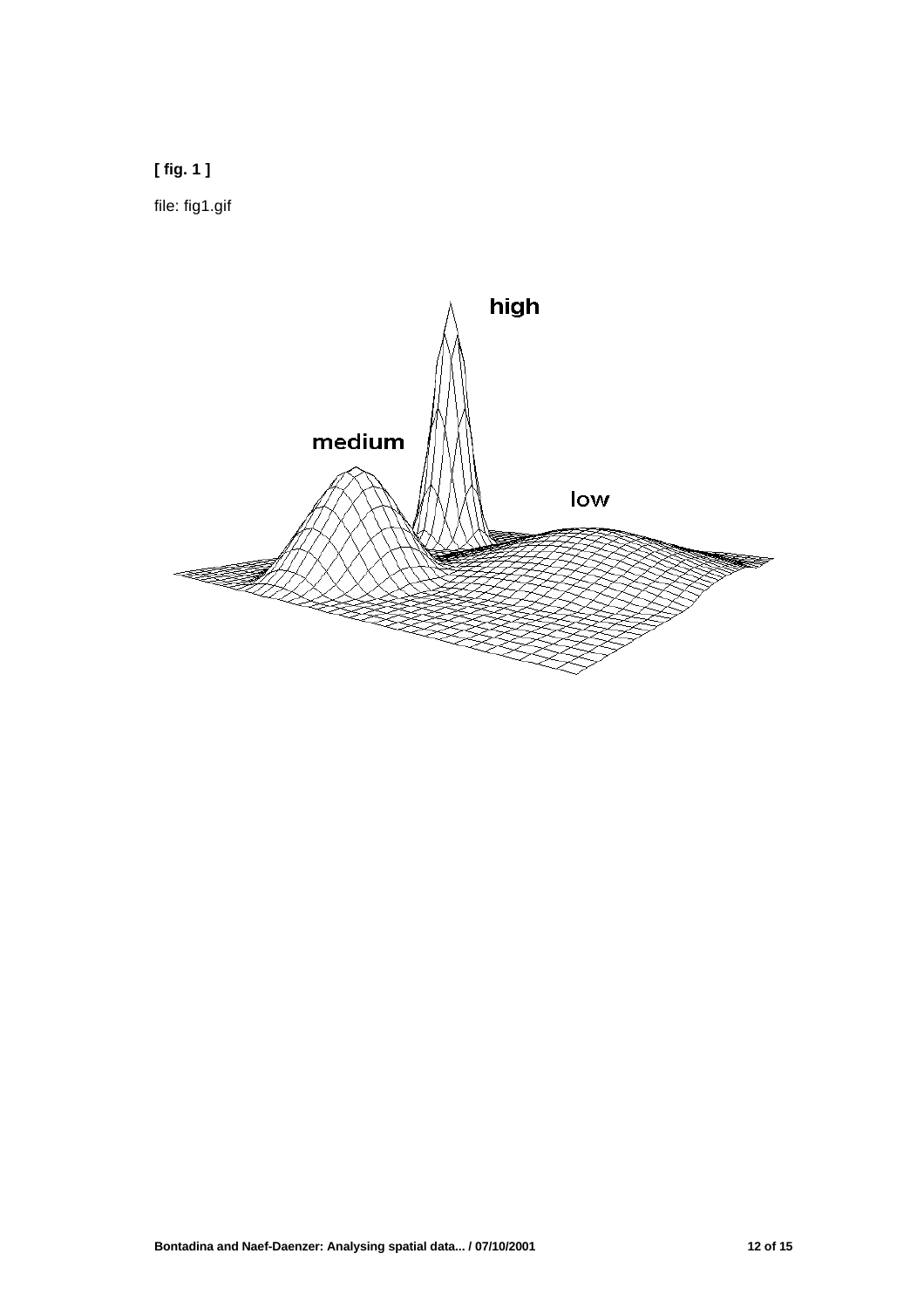**[ fig. 2 ]** file: fig2\_6.grf

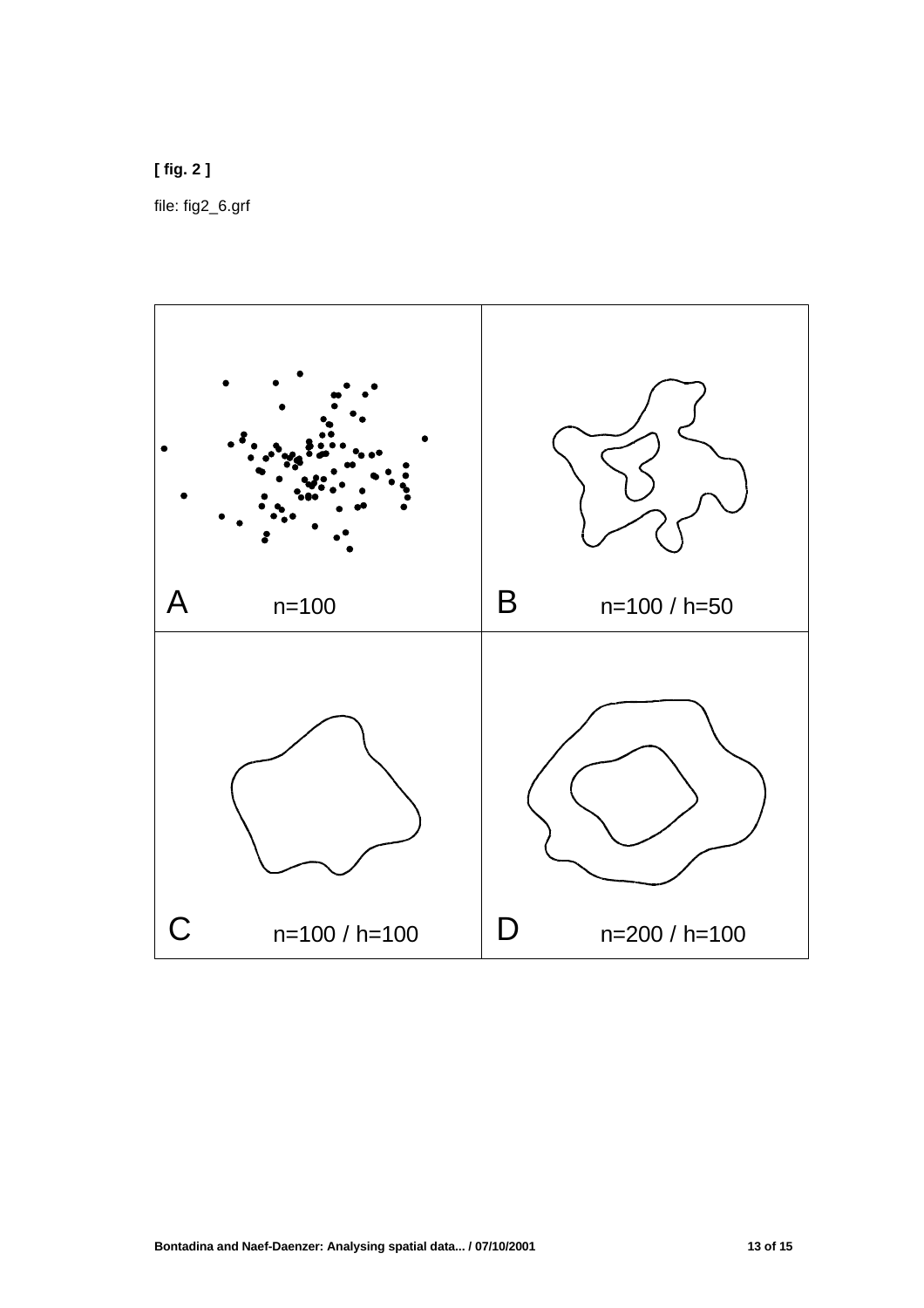**[ fig. 3 ]**

file: fig\_32.grf